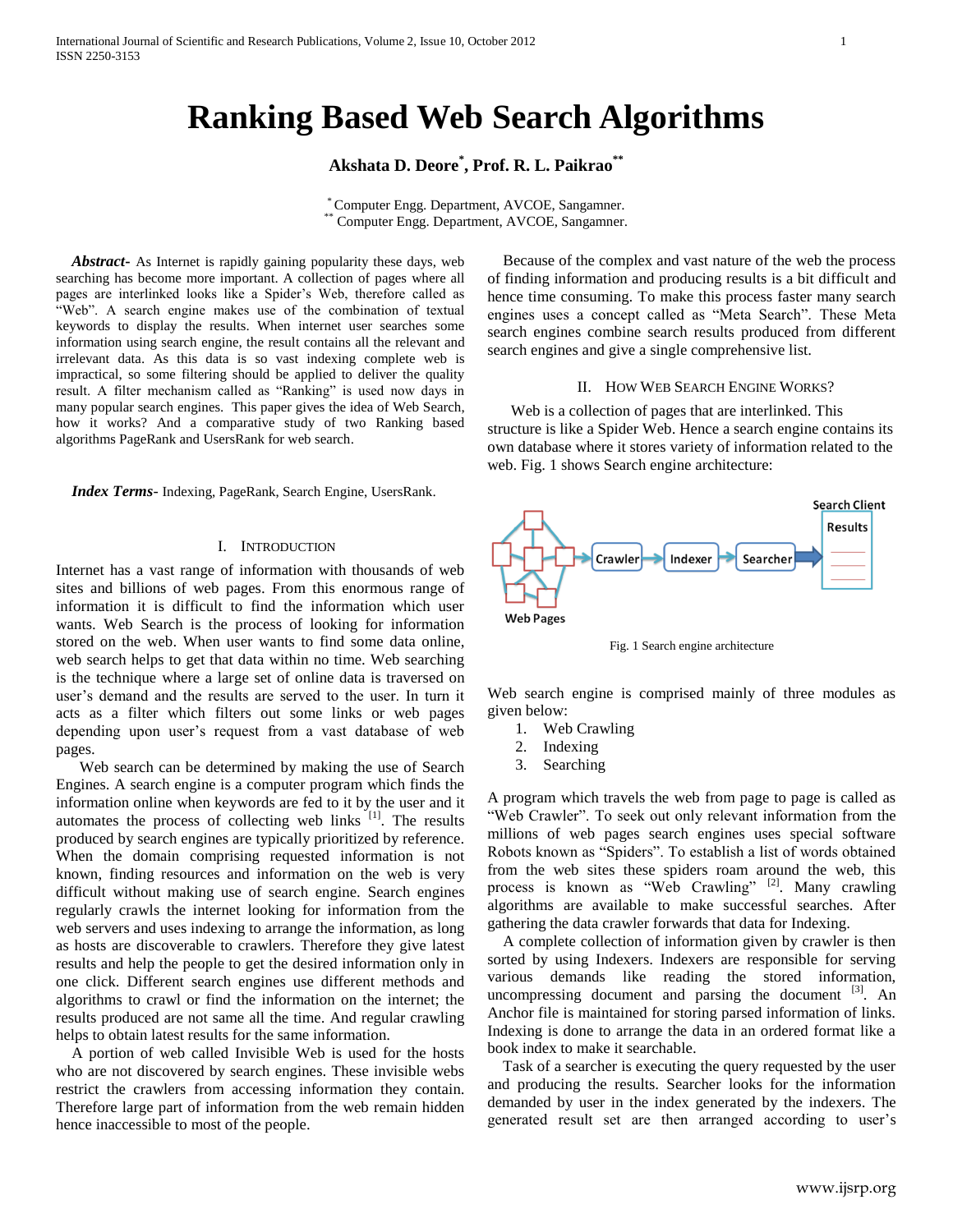preferences and the final list of links is shown in the search engine as an answer to user's query.

#### III. RANKING ALGORITHMS

 Many ranking algorithms are available for searching the data on the web like PageRank, UsersRank, ObjectRank, etc. In this paper only two algorithms are explained. They are:

## *A. PageRank Algorithm*

 PageRank was developed at Stanford University by Larry page and Sergey Brin. It is the ranking based algorithms which employees hyperlinks on the web. PageRank algorithm's results are ordered according to pertinence and importance of that page  $[4]$ . A rank is calculated for every page on the web by counting total number of votes earned by that page. Using the Markov chain matrix from the vast structure of hyperlinks, static ranking of a web page is formed. Hyperlink from page A to page B interprets one vote from page A to page B  $[5]$ . As the PageRank algorithm does not rely on search queries, Rank of a web page is calculated offline and updated after certain duration. It is based on the principle that says when a page contains important incoming links then its outgoing links to other pages are also important<sup>[6]</sup>. To calculate the Overall page rank previous rank is added to text matching score.

 The original PageRank algorithm given by Larry page and Sergey Brin is shown below:

$$
PR(A) = (1 - d) + d \frac{PR(T1)}{C(T1)} + \dots + \frac{PR(Tn)}{C(Tn)}
$$

Where,

- PR (A) is the Rank of page A,
- PR (TI) is the PageRank of pages Ti which link to page A,
- C(Ti) is the number of outbound links on page Ti and
- d is a damping factor which can be set between 0 and 1

 The PageRank theory holds that even an imaginary surfer who is randomly clicking on links will eventually stop clicking. The probability, at any step, that the person will continue is a damping factor *d*.

PageRank can also be calculated as:

$$
PR(X) = \sum_{Y \in B_X} \frac{PR(Y)}{|Y|}
$$

Where,

 $B_X$  is the numbers of incoming links of page X and |Y| is the number of outgoing links from  $Y^{[7]}$ .

#### *B. UsersRank Algorithm*

When an internet user searches some information online at that time there are chances that the user may bookmark any link or URL if the link is important for him. A bookmark is explicitly generated by the web and it is the place (folder) which stores multiple links when user realises importance of some link. It may be of two types Personal Bookmark or Social Bookmark. A

personal bookmark is stored inside user's system and a social bookmark is shared among users<sup>[8]</sup>. Bookmark is necessary for some reasons: web searching is dynamic in nature, so even if user finds out the same information after certain amount of time, search engine may produce different results every time. Therefore the link may be lost. Another reason could be it saves the time; instead of searching it again and again user may use it from bookmark's folder<sup>[9]</sup>.

UsersRank algorithm makes use of these bookmarks and produces valuable information for search engines. Here user is treated as a core ingredient for making web search more powerful. It believes in the logic that if user is having some links as bookmarked then those links are actually used by someone hence really valuable and gives effective results for web searches. Main objective of UsersRank Algorithm is to concentrate on the information which is actually referred by number of users thus gives quality search results. Here user is treated as a crawler discovering information using different media and collected information contains a group of URLs visited, gathered and tagged by users.

Every bookmarked entry is considered as a vote given by the user to that page. UsersRank is achieved by summing up total number of votes given by the users to that page.

UsersRank algorithm is shown below:

$$
UR(p) = \sum_{q=1}^{n} R_q(p)
$$

Where,

UR(p) is the User Rank of page p. A set R of  $n = |R|$  users is stored in database.  $R_q(p)$  calculates ranking of page p for every q<sup>th</sup> user.

## *C. PageRank versus UsersRank*

Though PageRank algorithm is popular and widely used, it can be costly because of these reasons: First, web sites are increasing day-by-day hence the size of the web is immensely increasing. It has become a cumbersome task to calculate web matrix, even if rapid functioning computers are used. Second, gradual development of the web allows modifications like adding new pages, deleting old ones, updating links between these pages, etc. So PageRank's quality will be degraded if frequent calculation and modification to a web page's rank is not done. Third, for some web pages more than one rank can be calculated and stored. At that time maintaining multiple ranks for a single page will be a tedious job $^{[10]}$ .

UsersRank has many advantages over PageRank. UsersRank supports expansion of web pages comfortably, because of its nature of working. Total number of votes is calculated only using users bookmark's data, so no complexity is involved even if number of web pages grows. As UsersRank generates the results based on the data which is actually used by thousands of users, it gives quality results.

Authers Athanasios Papagelis and Christos Zaroliagis conducted an experiment of 20,000 URLs for comparison. Fig. 2 shows comparison of PageRank versus UsersRank<sup>[8]</sup>. For each UsersRank range of PageRank and an average PageRank is